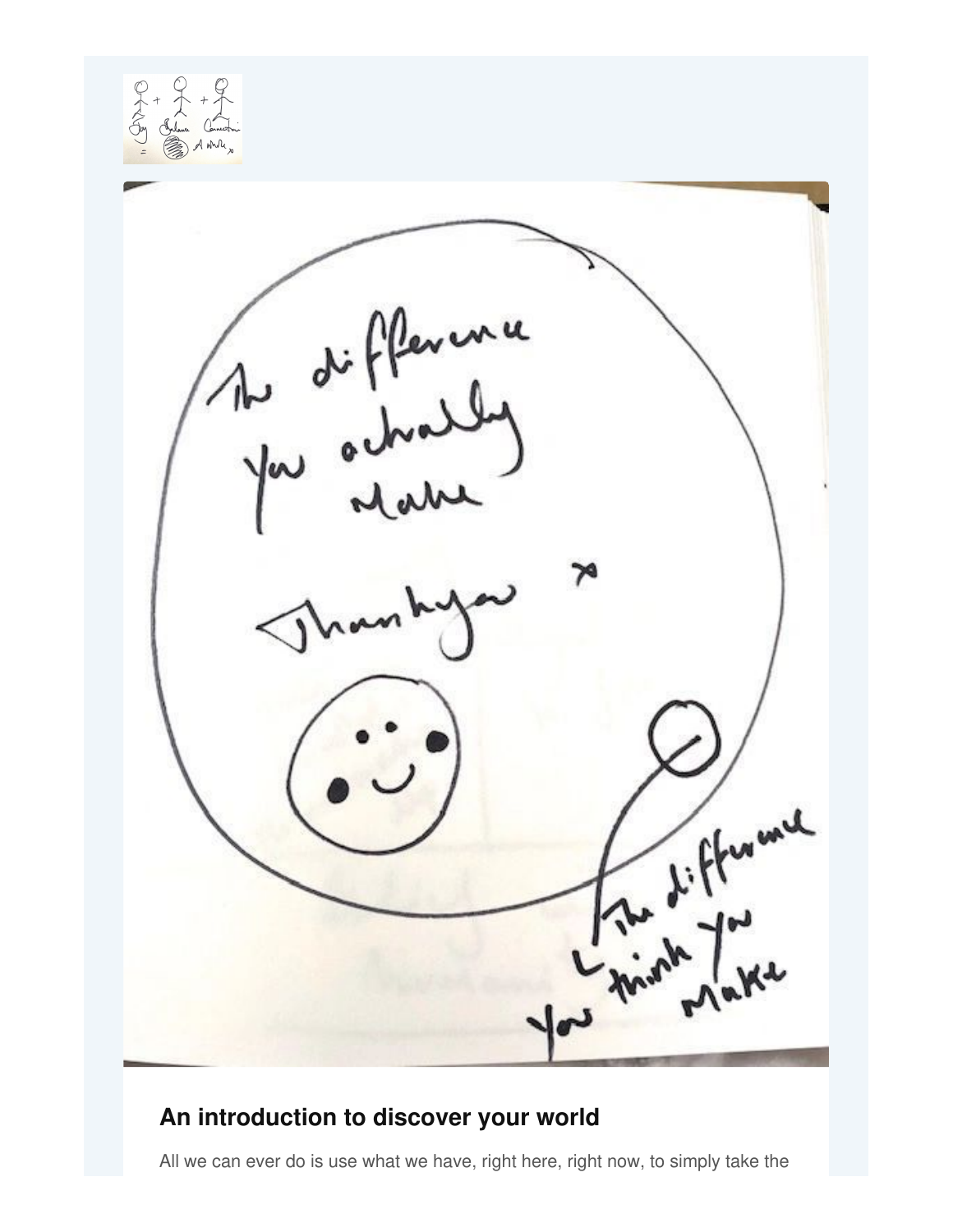next best step. And as long as we are consistently doing this, with the right intent, we are growing, we are changing our lives, bit by bit, day by day. In fact, it's amazing just how much you can achieve, with very little, as long as you are coming from a place of genuine joy and honesty.

But like many things in life, we avoid our dreams and believe them to be unachievable, outside of our scope, ability and resources, simply because we think we have to do it in a certain way, in a certain timescale and achieve certain outcomes, when in fact much of the growth, the learning, the success, is to be found in the process, of learning to be kind to ourselves, of learning to celebrate the ordinary and the small wins, to drop the fear of judgement and comparison, to recognise progress no matter how small and most importantly of all, of daring to define our own success, in our own way and move to our own beat.

Rome was not built in a day, patience is a virtue, comparison is the thief of joy and yes, you probably are your harshest critic.

Change is achieved by the small, meaningful steps, consistently taken day in, day out, from people who believe in their dreams, their instinct and their ability to make it happen when it is right for them. It is not reserved for others, you are the change you have been waiting for, we are all extraordinary in our own way and the very things you seek are already within you.

And this is the foundation upon which my discovery sessions are built - they exist to help you manage the hell out of your life and to be all that you can.

They are called discovery sessions because that is what they are there to do to help you truly discover who you are, not who you have been told to be, or indeed expected to be.

Discovery sessions are a psychologically safe place to explore your ideas and dreams, share your fears and challenges, understand your constraints and boundaries, unleash your creativity and access an objective view to help make sense of what your future could look like, should you choose to go there.

But perhaps most importantly, it's about helping you to find yourself - to create simplicity in an increasingly complex world, to trust your instincts, to accept discomfort and uncertainty and transform it into opportunity and adventure.

## Bryant McGill poignantly writes:

"Real transformation requires real honesty. If you want to move forward – get real with yourself."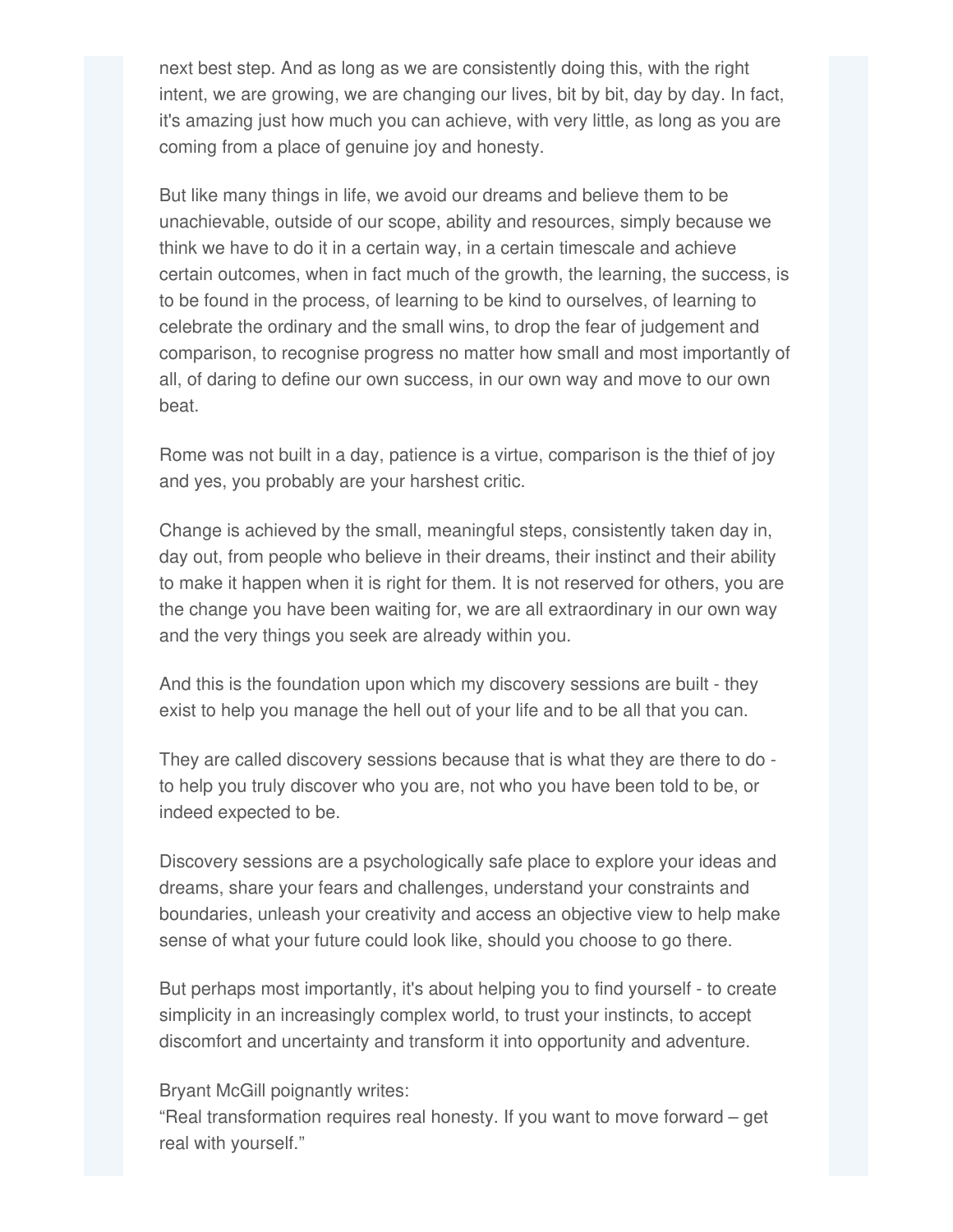These introductory sessions last around 1.5 hours, they are free, there is absolutely no obligation to buy anything, you will not be emailed every day thereafter trying to persuade you to go ahead, this is exactly what it says it is an introduction to allow us to meet, see how we get on, allow you to experience the process and create some headspace to reflect on what it is you really want to do with your life.

Please do book a space if this speaks to your heart and we will see where we go from there.

With love

Nik x



## **Please follow the link below to book an introductory discovery session**

Book your free place for an [introductory](https://www.eventbrite.co.uk/e/a-discovery-session-introduction-tickets-141141545161) discovery session



If you would like to read more about discovery sessions, please follow the link below:

More about [Discovery](https://nikdavis.com/individual-transformation) Sessions with Nik Davis